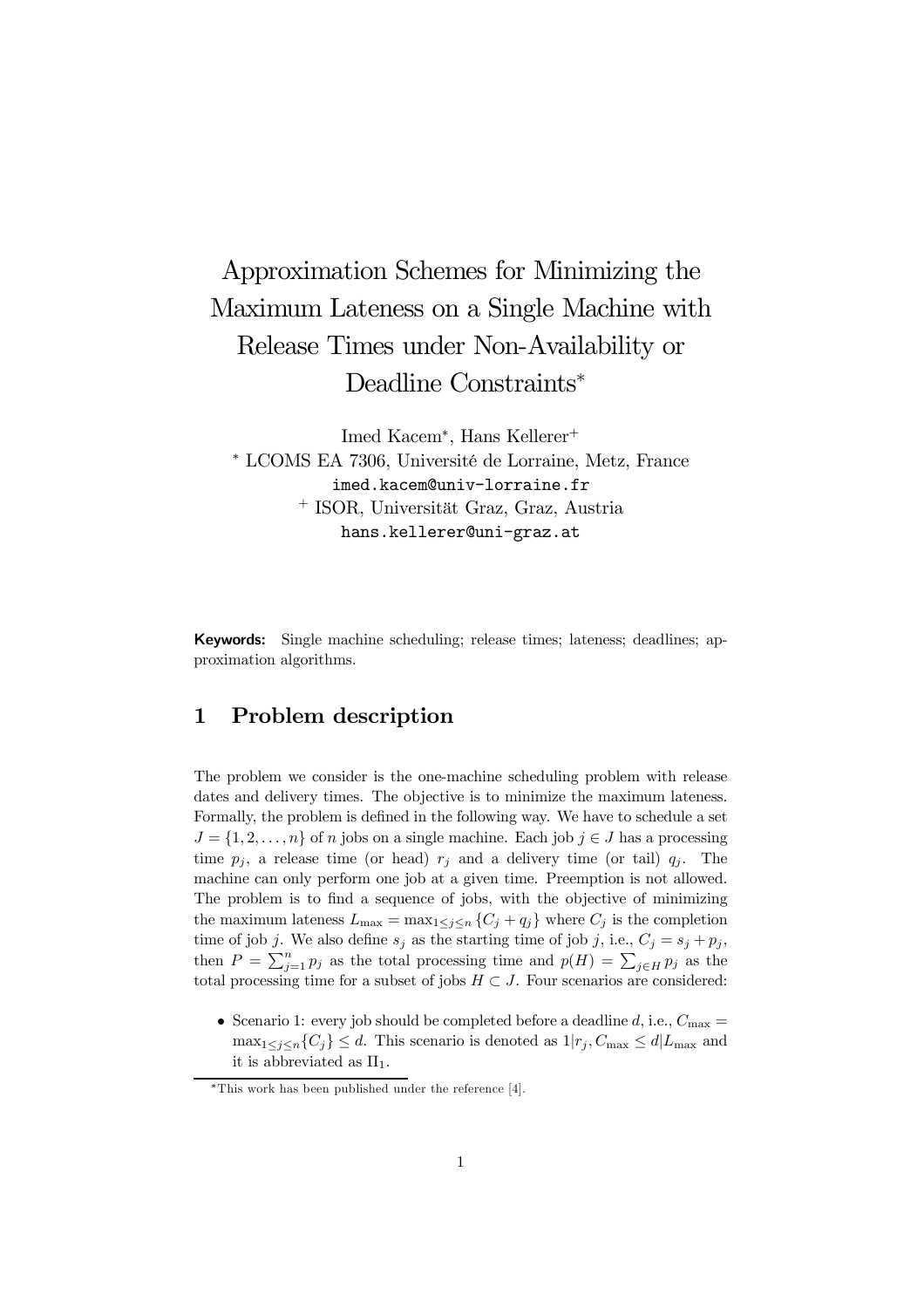- Scenario 2: we are given the one-machine bicriteria scheduling problem with the two objectives  $L_{\text{max}}$  and  $C_{\text{max}}$ , denoted by  $1|r_j|L_{\text{max}}$ ,  $C_{\text{max}}$ . We will speak shortly of problem  $\Pi_2$ .
- Scenario 3: the machine is not available during a given time interval  $[T_1, T_2]$ . This scenario is denoted by  $1, h_1|r_i|L_{\text{max}}$ . We will speak shortly of problem  $\Pi_3$ . Here,  $|T_1, T_2|$  is a machine non-availability (MNA) interval.
- Scenario 4: in this case, the non-availibility interval  $[T_1, T_2]$  is related to the operator who is organizing the execution of jobs on the machine. An operator non-availability (ONA) period is an open time interval in which no job can start, and neither can complete. Using an extended notation as in [7], this scenario is denoted by  $1, ONA|r_i|L_{\text{max}}$  and abbreviated as  $\Pi_4$ .

### 2 Our contributions

All four presented scenarios are generalizations of the well-known fundamental problem  $1|r_i, q_i|L_{max}$  which has been widely studied in the literature. For the sake of simplicity, this problem will be denoted by  $\Pi_0$ . It is well-known that problem  $1|r_j, q_j|L_{max}$  is NP-hard in the strong sense [1]. Therefore, we are interested in the design of efficient approximation algorithms for our problems. For each of the four problems  $\Pi_1$ ,  $\Pi_2$ ,  $\Pi_3$  and  $\Pi_4$  we will present a polynomial time approximation scheme.

First, we consider problem  $\Pi_1$  with a common deadline d for the jobs. The Schrage sequence shows whether a feasible solution for  $\Pi_1$  exists or not. If  $C_{\text{max}}(\sigma_{Sc}(I)) > d$ , then the problem has no feasible solution. Hence, we will assume in the following that  $C_{\text{max}}(\sigma_{Sc}(I)) \leq d$ . Let  $\varepsilon > 0$ . A job j is called *large* if  $p_i \geq \varepsilon L_{\text{max}}(\sigma_{Sc}(I))/2$ , otherwise it is called *small*. Let L be the subset of large jobs. Since  $L_{\text{max}}(\sigma_{Sc}(I)) \leq 2L_{\text{max}}^*$  (see Carlier), it can be observed that  $|L| \leq$  $2/\varepsilon$ . Let  $k = |L|$ . We assume that jobs are indexed such that  $L = \{1, 2, \ldots, k\}$ . Our PTAS is based on the construction of a set of modified instances starting from the original instance I. Set  $R = \{r_1, \ldots, r_n\}$  and  $Q = \{q_1, \ldots, q_n\}$ . Let us define the following sets of heads and tails:  $R(i) = \{r_j \in R | r_j \geq r_i\}, i =$  $1, 2, \ldots, k$ , and  $Q(i) = \{q_j \in Q | q_j \ge q_i\}, i = 1, 2, \ldots, k$ . Now, we define the set of all the combinations of couples  $(r, q) \in R(i) \times Q(i)$  for every  $i =$  $1, 2, \ldots, k: \ W = \{(\widetilde{r}_1, \widetilde{q}_1, \widetilde{r}_2, \widetilde{q}_2, \ldots, \widetilde{r}_k, \widetilde{q}_k)|\widetilde{r}_i \in R(i), \widetilde{q}_i \in Q(i), i = 1, 2, \ldots, k\}$ Clearly, the cardinality of W is bounded as follows:  $|W| \leq n^{2k} = O(n^{4/\varepsilon})$ . Let  $w \in W$  with  $w = (\tilde{r}_1, \tilde{q}_1, \tilde{r}_2, \tilde{q}_2, \dots, \tilde{r}_k, \tilde{q}_k)$ . Instance  $I_w$  is a slight modification of instance  $I$  and is defined as follows.  $I_w$  consists of large and small jobs. The k large jobs have modified release times  $\tilde{r}_1, \tilde{r}_2, \ldots, \tilde{r}_k$  and delivery times  $\tilde{q}_1, \tilde{q}_2, \ldots, \tilde{q}_k$ . All processing times and the  $n - k$  small jobs remain unchanged. Let *I* be the set of all possible instances  $I_w$ , i.e.,  $\mathcal{I} = \{I_w | w \in W\}$ . It is clear that  $|\mathcal{I}|$  is in  $O(n^{4/\varepsilon})$ . By the modification, the processing times of instances in  $\mathcal I$  are not changed and release times and delivery times are not decreased.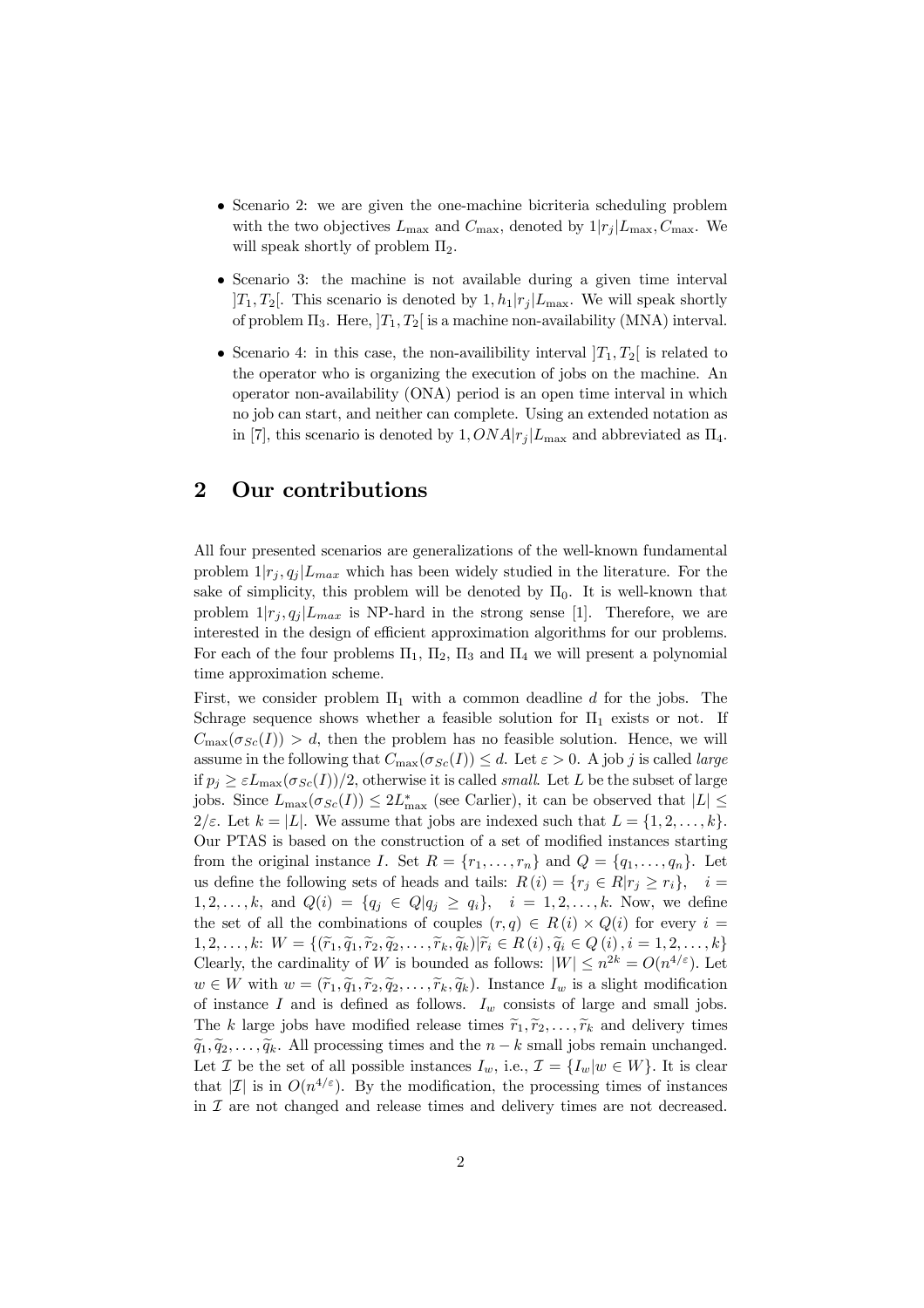Let  $\mathcal{I} \subseteq \mathcal{I}$ . An instance  $I' \in \mathcal{I}$  is called *maximal* if there is no other instance  $I'' \in \tilde{\mathcal{I}}$  such that for every  $i = 1, 2, ..., k$ , we have  $r'_i \leq r''_i, q'_i \leq q''_i$  and at least one inequality is strict. Here,  $r'_{i}$ ,  $q'_{i}$  denote the heads and tails in  $I'$  and  $r''_{i}$ ,  $q''_{i}$ the heads and tails in  $I''$ , respectively. Our procedure PTAS1 depends on the instance I, the deadline d and the accuracy  $\varepsilon$ . First, it runs Schrage's algorithm for all instances in  $I$ . Then, it selects the best feasible solution, i.e., the best solution with  $C_{\text{max}} \leq d$ . Finally, it applies the corresponding sequence to the original instance I.

**Theorem 1** *Algorithm PTAS1 yields a*  $(1 + \varepsilon)$ -approximation for  $\Pi_1$  and has *polynomial running time for fixed*  $\varepsilon$ *.* 

Based on Theorem 1 we can derive a PTAS for the second scenario  $1|r_i|L_{\text{max}}$ ,  $C_{\text{max}}$ . The detail will be given in the presentation. Another important theorem will be explained:

Theorem 2 *Problem* Π<sub>3</sub> *admits a PTAS*.

By using the previous theorem and a similar transformation as proposed in [7], the existence of an PTAS for Scenario  $\Pi_4$  (1,  $ONA|r_i|L_{\text{max}}$ ) can be proved.

Theorem 3 *Scenario* Π<sup>4</sup> *admits a PTAS.*

#### 3 Conclusions

In this paper, we considered important single-machine scheduling problems under release times and tails assumptions, with the aim of minimizing the maximum lateness. Four variants have been studied under different scenarios. In the first scenario, all the jobs are constrained by a common deadline. The second scenario consists in finding the Pareto front where the considered criteria are the makespan and the maximum lateness. In the third scenario, a nonavailability interval constraint is considered (breakdown period, fixed job or a planned maintenance duration). In the fourth scenario, the non-availibility interval is related to the operator who is organizing the execution of jobs on the machine, which implies that no job can start, and neither can complete during the operator non-availability period. For each of these four open problems, we establish the existence of a PTAS.

As a perspective, the study of min-sum scheduling problems in a similar context seems to be a challenging subject.

## References

[1] Carlier J, Moukrim A, Hermes F, Ghedira K (2010) Exact resolution of the one-machine sequencing problem with no machine idle time. *Computers and Industrial Engineering* 59(2): 193-199.